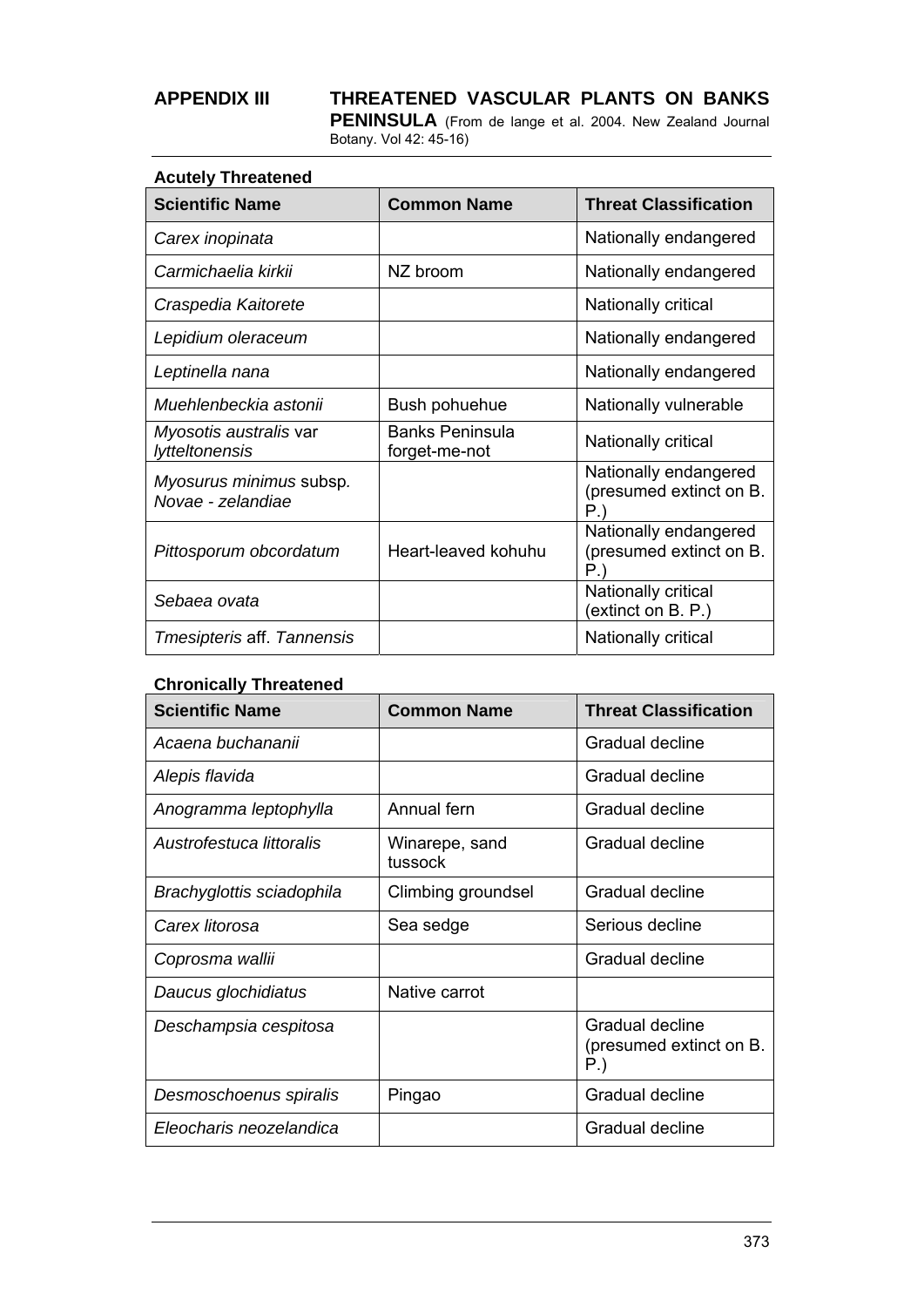**PENINSULA** (From de lange et al. 2004. New Zealand Journal Botany. Vol 42: 45-16)

| <b>Scientific Name</b>    | <b>Common Name</b>          | <b>Threat Classification</b>                            |
|---------------------------|-----------------------------|---------------------------------------------------------|
| Eryngium aff. vesiculosum |                             | Gradual decline                                         |
| Euphorbia glauca          |                             | Serious<br>decline<br>(presumed extinct on B.<br>$P.$ ) |
| Gratiola nana             |                             | Gradual decline                                         |
| Heliohebe lavaudiana      | <b>Banks Peninsula hebe</b> | Serious decline                                         |
| Isolepis basilaris        |                             | Serious decline                                         |
| Olearia fimbriata         |                             | Serious decline                                         |
| Pachycladon cheesemanii   |                             | Gradual decline<br>(presumed extinct on B.<br>$P.$ )    |
| Peraxilla tetrapetala     |                             | Gradual decline                                         |
| Pimelea aff. arenaria     |                             | Serious decline<br>(presumed extinct on B.<br>$P.$ )    |
| Ranunculus limosella      |                             | Gradual decline                                         |
| Ranunculus macropus       |                             | Gradual decline                                         |
| Raoulia monroi            |                             | Gradual decline                                         |
| Raukaua edgerleyi         | Raukaua                     | Gradual decline                                         |
| Sonchus kirkii            |                             | Gradual decline                                         |
| Teucridium parvifolium    | NZ verbena                  | Gradual decline                                         |
| Tupeia antarctica         |                             | Gradual decline                                         |
| Urtica linearifolia       | Native nettle               | Gradual decline                                         |

### **At Risk**

| <b>Scientific Name</b>       | <b>Common Name</b> | <b>Threat Classification</b> |
|------------------------------|--------------------|------------------------------|
| Aciphylla subflabellata s.s. |                    | Sparse                       |
| Anemanthele lessoniana       |                    | Sparse                       |
| Botrychium australe          | Parsley fern       | Sparse                       |
| Carmichaelia appressa        |                    | <b>Range Restricted</b>      |
| Celmisia mackaui             | Akaroa daisy       | Range Restricted             |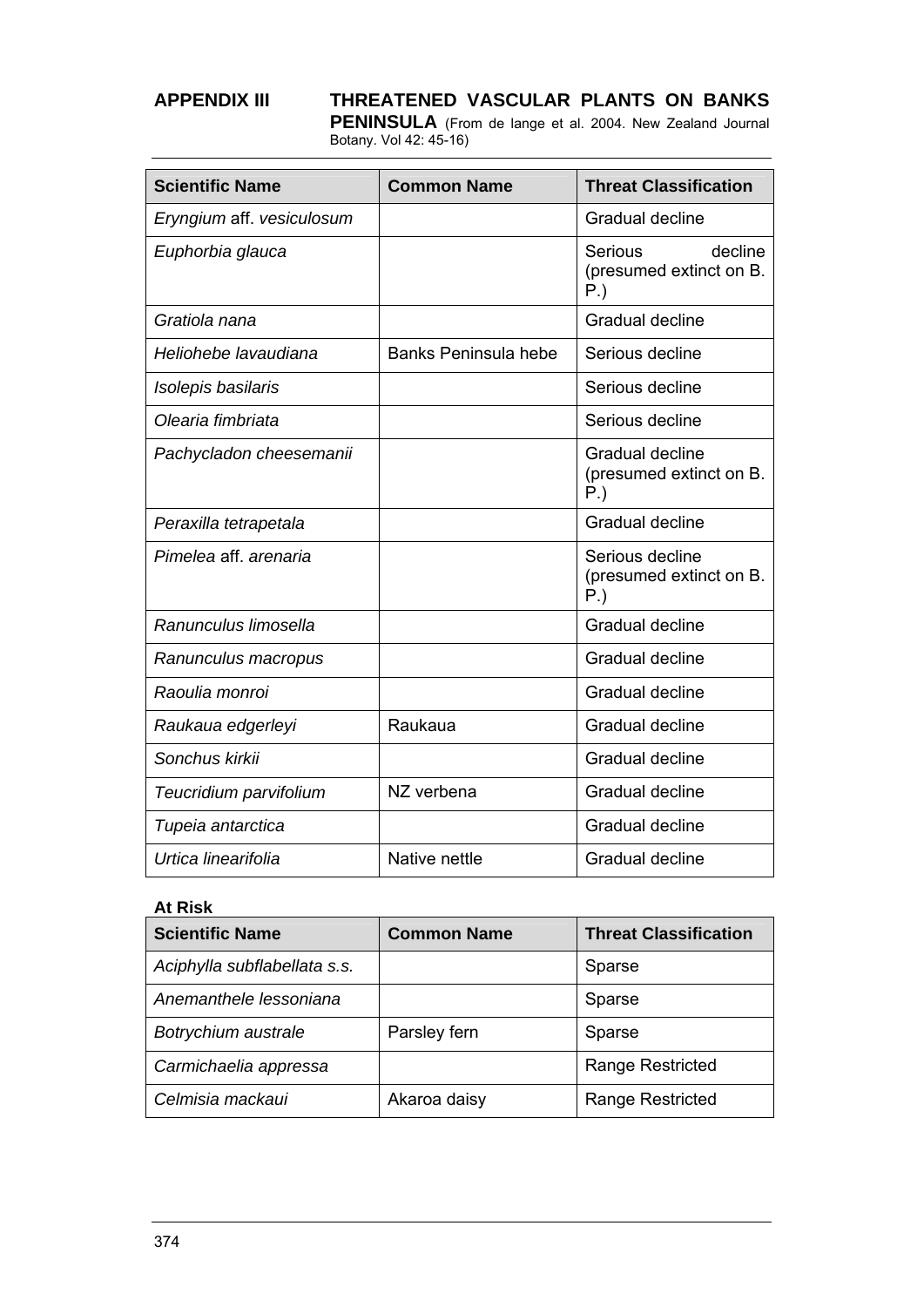**PENINSULA** (From de lange et al. 2004. New Zealand Journal Botany. Vol 42: 45-16)

| <b>Scientific Name</b>                       | <b>Common Name</b>  | <b>Threat Classification</b> |
|----------------------------------------------|---------------------|------------------------------|
| Deyeuxia youngii                             |                     | Sparse                       |
| Festuca actae                                |                     | <b>Range Restricted</b>      |
| Gingidia enysii                              |                     | Range Restricted             |
| Hymenochilus tanypodus                       |                     | Sparse                       |
| <b>Hymenochilus tristis</b>                  |                     | Sparse                       |
| Korthalsella salicornioides                  | Dwarf mistletoe     | Sparse                       |
| Lachnagrostis tenuis                         |                     | Range Restricted             |
| Leptinella minor                             |                     | Range Restricted             |
| Mimulus repens                               | Native musk         | Sparse                       |
| Muehlenbeckia ephedroides                    |                     | Sparse                       |
| Olearia fragrantissima                       | Fragrant tree daisy | Sparse                       |
| Pleurosorus rutifolius                       | <b>Blanket</b> fern | Sparse                       |
| Pseudopanax ferox                            | Fierce lancewood    | Sparse                       |
| Rumex neglectus                              |                     | Range Restricted             |
| Rytidosperma merum                           |                     | Sparse                       |
| Senecio<br>glaucophyllus<br>subsp. basinudus |                     | Range Restricted             |
| Tetragonia tetragonioides                    |                     | Sparse                       |
| Wahlenbergia akaroa                          |                     | Range Restricted             |

**Locally Rare and Uncommon Plants as listed from: Wilson, H. 2001. Rare Plants of Banks Peninsula. Canterbury Botanical Society Journal Vol. 35pg. 21-31.** 

| <b>Scientific Name</b>            | <b>Common Name</b> |
|-----------------------------------|--------------------|
| Anarthropteris lanceolata         |                    |
| Asplenium trichomanes             |                    |
| Baumea rubiginosa                 |                    |
| Botrychium biforme                |                    |
| <b>Brachyglottis bellidioides</b> |                    |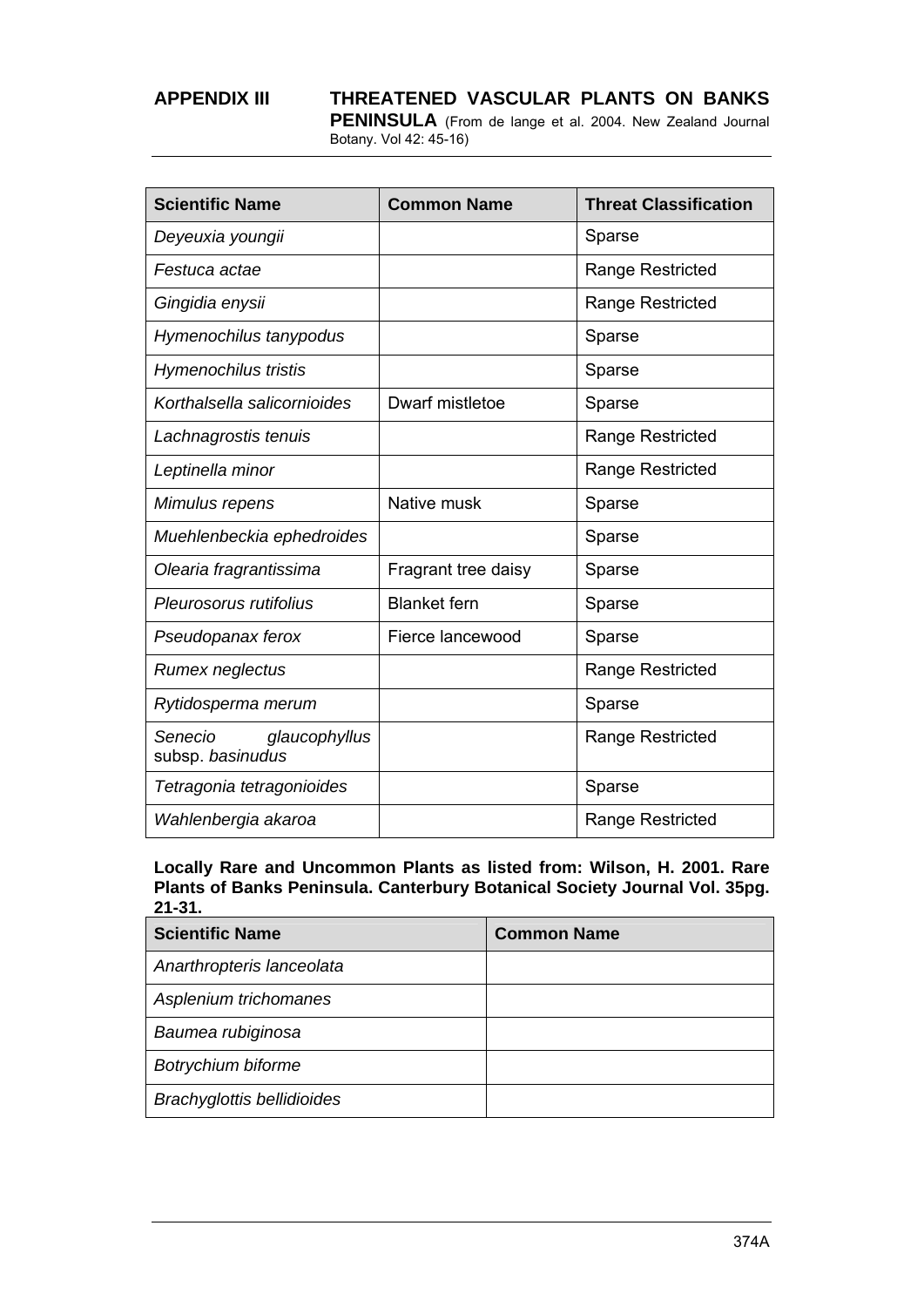| <b>Scientific Name</b>      | <b>Common Name</b> |
|-----------------------------|--------------------|
| Bulbinella angustifolia     |                    |
| Caladenia aff. Carnea       |                    |
| Caladenia chlorstyla        |                    |
| Caladenia Iyallii           |                    |
| Carex appressa              |                    |
| Clematis marata             |                    |
| Coprosma acerosa            |                    |
| Coprosma rugosa             |                    |
| Cordyline indivisa          |                    |
| Cyathea medullaris          |                    |
| Dacrydium cupressinum       | Rimu               |
| Dianella nigra              |                    |
| Dicksonia fibrosa           | Whekī-ponga        |
| Dolichoglottis Iyallii      |                    |
| Earina mucronata            |                    |
| Eleocharis gracilis         |                    |
| Elymus multiflorus          |                    |
| Epilobium macropus          |                    |
| Epilobium pallidiflorum     |                    |
| Epilobium tenuipes          |                    |
| Euchiton polyepis           |                    |
| Euphrasia zelandica         |                    |
| Gastrodia cf. "long column" |                    |
| Gastrodia cuninghamii       |                    |
| Gaultheria crassa           |                    |
| Gentiana grisebachii        |                    |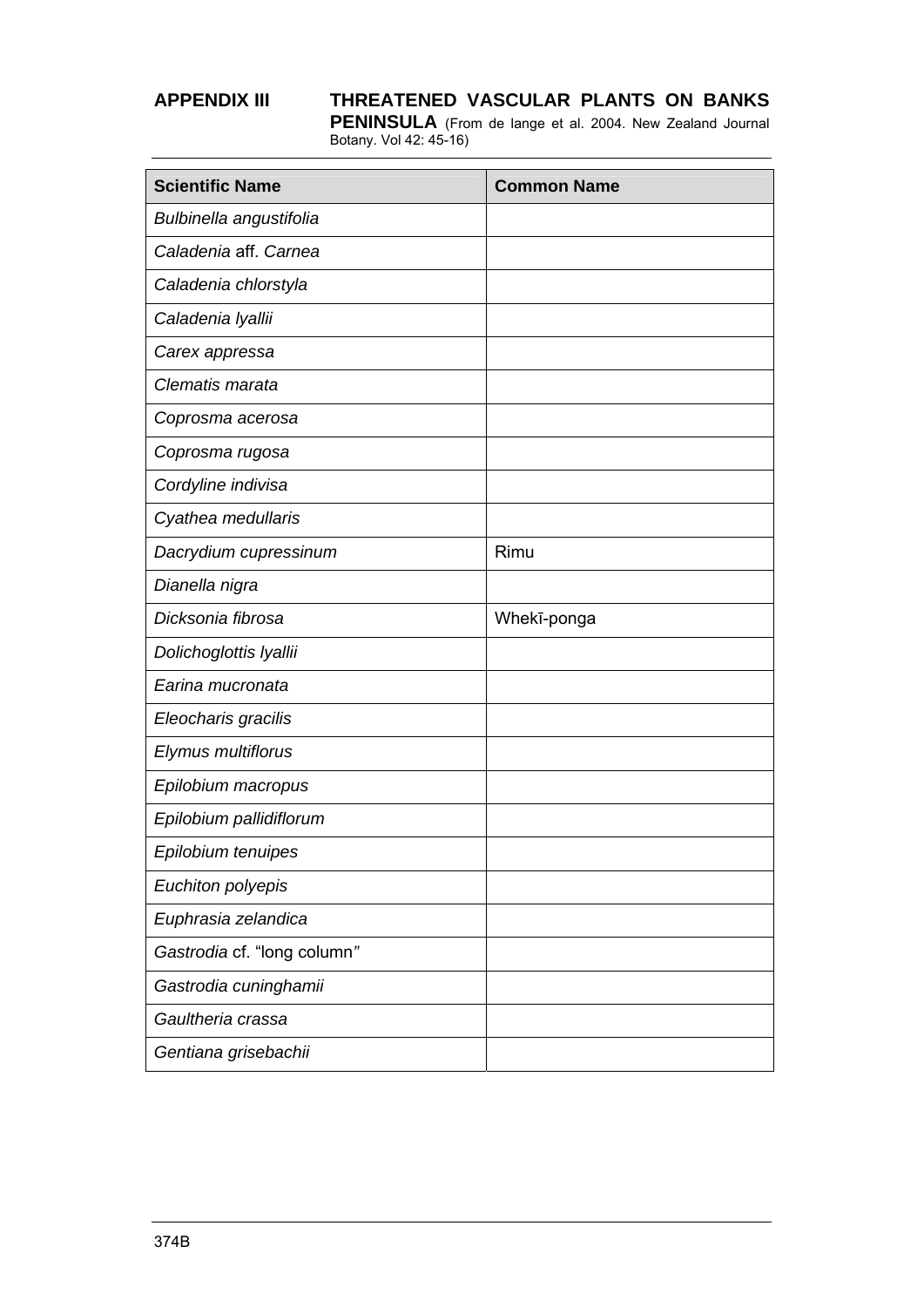| <b>Scientific Name</b>          | <b>Common Name</b> |
|---------------------------------|--------------------|
| Gentiana serotina               |                    |
| Geum cockaynei                  |                    |
| Grammitis ciliata               |                    |
| Hebe odora                      |                    |
| Hymenophyllum atrovirens        | Filmy fern         |
| Hymenophyllum bivalve           | Filmy fern         |
| Hymenophyllum cf. cupressiforme | Filmy fern         |
| Hymenophyllum dilatatum         | Filmy fern         |
| Hymenophyllum minimum           | Filmy fern         |
| Hymenophyllum peltatum          | Filmy fern         |
| Hymenophyllum rarum             | Filmy fern         |
| Hypolepis lactea                |                    |
| Isolepis pottsii                |                    |
| Juncus caespiticius             |                    |
| Korthalsella clavata            | Dwarf mistletoe    |
| Korthalsella salicornioides     |                    |
| Lastreopsis hispida             |                    |
| Libocedrus bidwillii            |                    |
| Lycopodium australianum         |                    |
| Melicytus "Kaikoura"            |                    |
| Microlaena polynoda             |                    |
| Microseris scapigera            |                    |
| Muehlenbeckia axillaris         |                    |
| Myosotis pygmaea var. drucei    |                    |
| Myrsine nummularia              |                    |
| Neomyrtus pedunculata           | Rōhutu             |
| Olearia arborescens             |                    |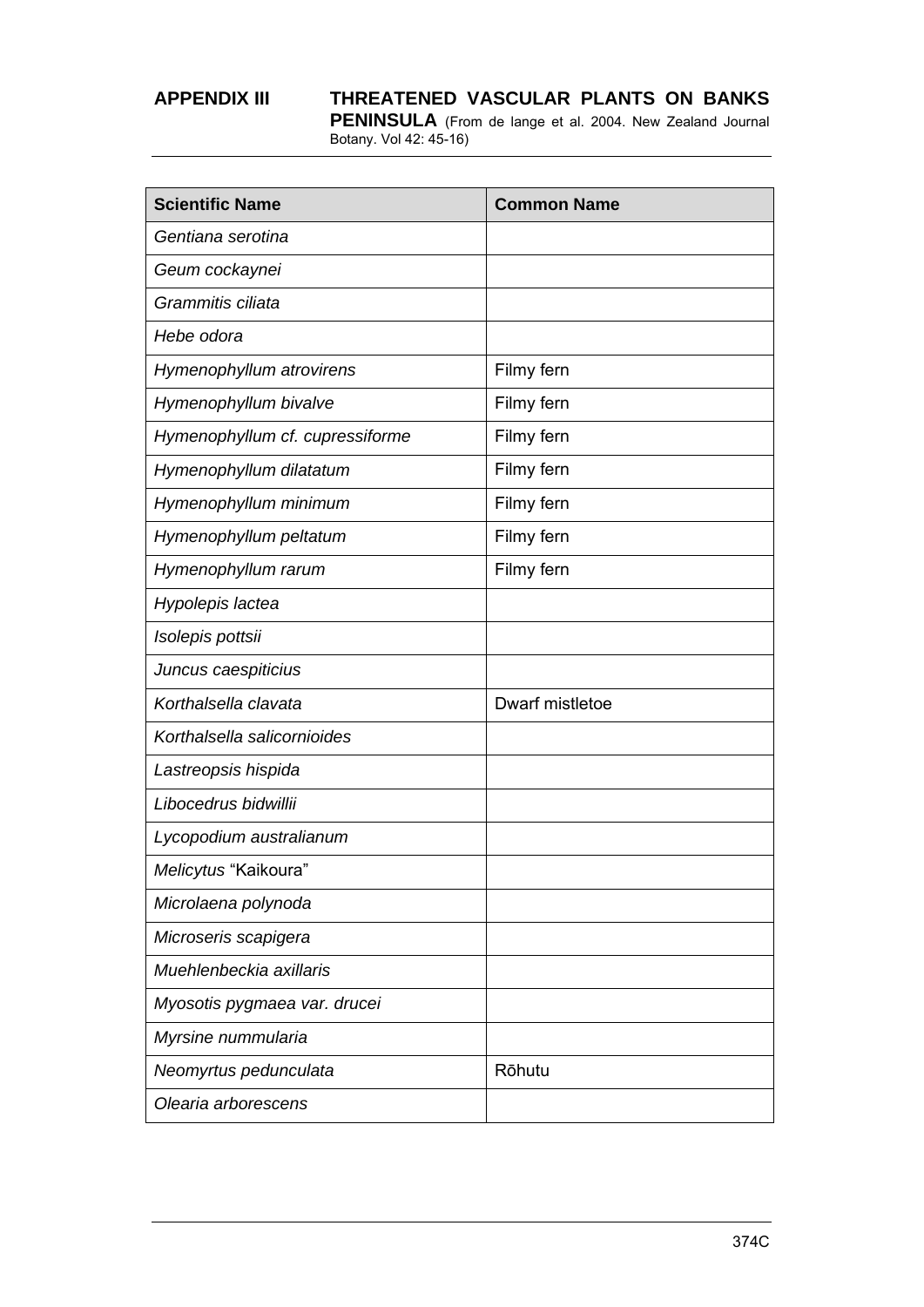| <b>Scientific Name</b>         | <b>Common Name</b> |
|--------------------------------|--------------------|
| Olearia bullata                |                    |
| Oxalis magellanica             |                    |
| Parahebe Iyallii               |                    |
| Pellaea calididrupium          |                    |
| Pentachondra pumila            |                    |
| Poa astonii                    |                    |
| Potentilla anserinoides        |                    |
| Pratia perpusilla              |                    |
| Prumnopitys ferruginea         | Matai              |
| Pteris macilenta               |                    |
| Pteris tremula                 |                    |
| Pterostylis alobula            |                    |
| Ranunculus acaulis             |                    |
| Raoulia australis              |                    |
| Raoulia hookeri                |                    |
| Raoulia tenuicaulis            |                    |
| Rumohra adiantiformis          |                    |
| Schoenoplectus tabernaemontani |                    |
| Schoenoplectus validus         | Lake clubrush      |
| Stackhousia minima             |                    |
| Sticherus cuninghamii          |                    |
| Thelymitra nervosa             |                    |
| Trichomanes endlicherianum     |                    |
| Trisetum lepidum               |                    |
| Uncinia banksii                |                    |
| Uncinia caespitosa             |                    |
| Uncinia sp. (affinis auct.)    |                    |